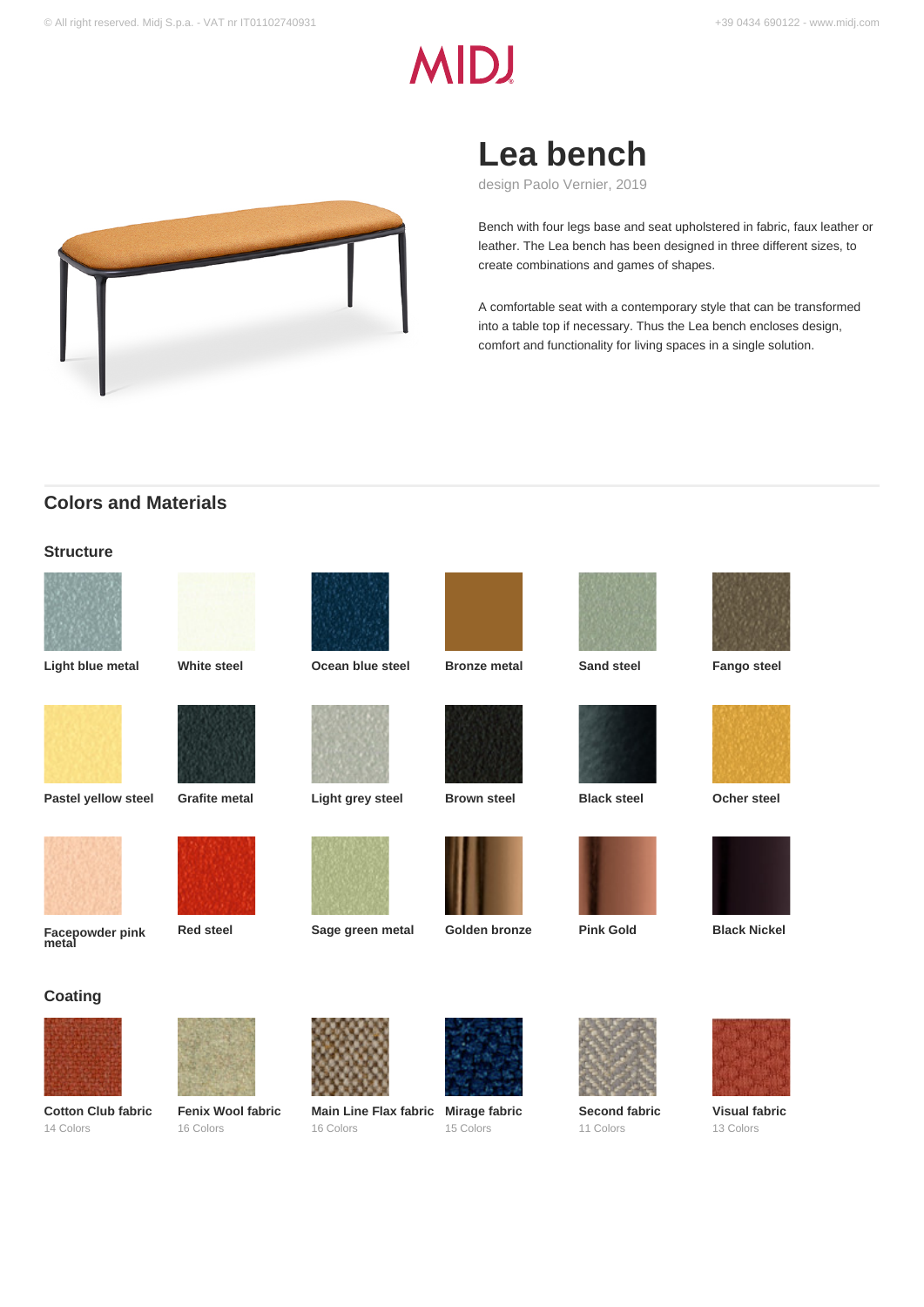| Secret faux leather | Vintage faux leather | Fiore leather | Vintage leather           | Tessuto Oceanic |
|---------------------|----------------------|---------------|---------------------------|-----------------|
| 23 Colors           | 12 Colors            | 21 Colors     | 8 Colors                  | 13 Colors       |
|                     |                      |               |                           |                 |
|                     |                      |               |                           |                 |
|                     |                      |               |                           |                 |
|                     |                      |               |                           |                 |
|                     |                      |               |                           |                 |
| Yoredale fabric     |                      |               |                           |                 |
| 14 Colors           |                      |               |                           |                 |
|                     |                      |               |                           |                 |
|                     |                      |               |                           |                 |
|                     |                      |               |                           |                 |
|                     |                      |               |                           |                 |
|                     |                      |               |                           |                 |
|                     |                      | Weight 7.1 Kg | <b>Volumetric Details</b> | Volume 0.16 mc  |

Volume 0.16 mc Package 1

|           | $A$ (cm) | $B$ (cm) | $C$ (cm) |
|-----------|----------|----------|----------|
|           | (inch)   | (inch)   | (inch)   |
| $B3$ (cm) | 37       | 108      | 39       |
| (inch)    | 14.6     | 42.5     | 15.4     |
| B1 (cm)   | 43       | 51       | 51       |
| (inch)    | 16.9     | 20.1     | 20.1     |
| $B2$ (cm) | 43       | 65       | 45       |
| (inch)    | 16.9     | 25.6     | 17.7     |
|           |          |          |          |

## Downloads

[.3ds Lea panca \(zip\)](https://www.midj.com/images/uploads/resources/3d-lea-b3-m-ts-3ds.zip) [- https://www.midj.com/images/uploads/resources/3d-lea-b3-m-ts-3ds.zip](https://www.midj.com/images/uploads/resources/3d-lea-b3-m-ts-3ds.zip) [.3dobject Lea panca \(zip\)](https://www.midj.com/images/uploads/resources/3d-lea-b3-m-ts-3dobject.zip) [- https://www.midj.com/images/uploads/resources/3d-lea-b3-m-ts-3dobject.zip](https://www.midj.com/images/uploads/resources/3d-lea-b3-m-ts-3dobject.zip) [.dwg Lea panca \(zip\)](https://www.midj.com/images/uploads/resources/3d-lea-b3-m-ts-dwg.zip) [- https://www.midj.com/images/uploads/resources/3d-lea-b3-m-ts-dwg.zip](https://www.midj.com/images/uploads/resources/3d-lea-b3-m-ts-dwg.zip) [.dxf Lea panca \(zip\)](https://www.midj.com/images/uploads/resources/3d-lea-b3-m-ts-dxf.zip) [- https://www.midj.com/images/uploads/resources/3d-lea-b3-m-ts-dxf.zip](https://www.midj.com/images/uploads/resources/3d-lea-b3-m-ts-dxf.zip) [.fbx Lea panca \(zip\)](https://www.midj.com/images/uploads/resources/3d-lea-b3-m-ts-fbx.zip) [- https://www.midj.com/images/uploads/resources/3d-lea-b3-m-ts-fbx.zip](https://www.midj.com/images/uploads/resources/3d-lea-b3-m-ts-fbx.zip)

## Materials Certifications

Cotton Club fabric

COMPOSITION: 70 % COT; 10% PES; 10% ACR; 10% AF Abrasion resistance (Martindale) 100.000 cycles

Cotton Club by Flukso is a fabric made from latest generation regenerated cotton yarns. To create this fabric, specific fixing techniques were used, that give it and help maintaining a natural, slightly wavy and vibrated look.

#### CLEANING AND MAINTENANCE

Regular cleaning is important to extend the life of the coating, and keep its appearance unchanged. Dust and dirt can wear out the coating.

REGULAR CLEANING: vacuum frequently, at least once a week, at a power equal to half the device in use, choosing a smooth spout, without brushing.

STAIN REMOVAL: in case of slight stains, promptly clean the surface. Remove excess liquids or hard parts of dirt with a clean cloth, then proceed on the residue

of the stain with a damp cloth or a neutral soap solution.

Remove the stain starting from the edge of the stain moving towards the center of it, then rinse with water. Let dry, avoiding direct exposure to sunlight.

For localized and more persistent stains, promptly dissolve the stain with colorless ethyl alcohol diluted in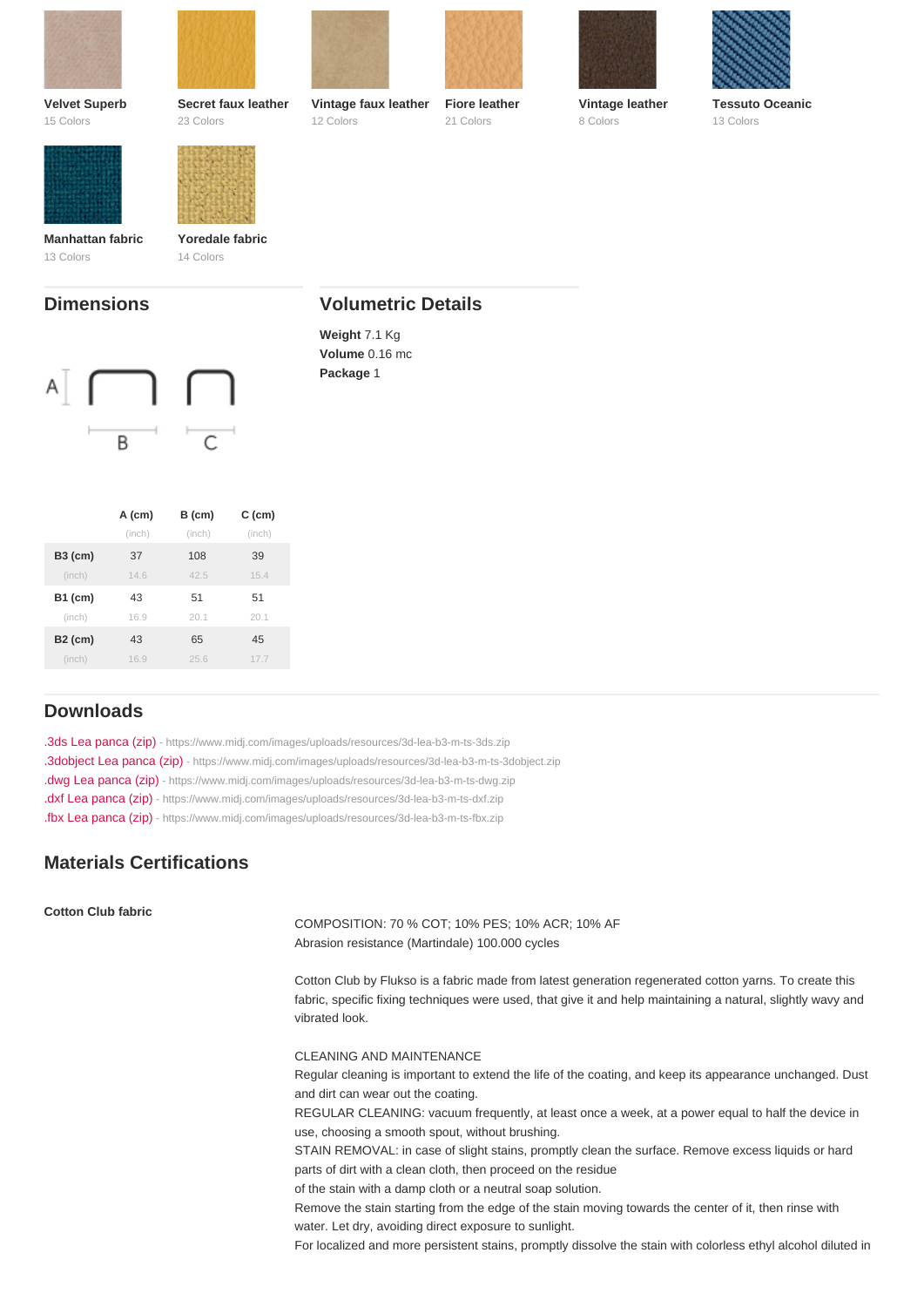20% water, gently rub and then treat with a neutral soap solution, then rinse well. Do not use bleach. These tips are cleaning recommendations and do not guarantee complete stain removal. In case of large stains, we recommend contacting an operator specialized in upholstered products cleaning. We recommend to not expose light colored coating for a prolonged time to garments treated with colors with poor dyeing fastness, as the color pigments could penetrate the surface of the fabric, without being able to be removed. We recommend to always test the cleaning method on a hidden part of the item to check the color resistance.

Slight color differences between a lot and the other are to be consdered normal.

## **Materials Certifications**

**Fenix Wool fabric**

COMPOSITION: 75% WO, 25% PA MARTINDALE: 100.000 cycles

FIRE RESISTANCE: Classe 1IM N 1021 Part 1-2 Calif. Bull. 117 June 2013

Fenix Wool is a wool fabric with a particular and warm finish, obtained thanks to a treatment that confers softness to the touch and, at the same time, a good consistency, able to achieve excellent resistance to pilling and abrasion.

#### CLEANING AND MAINTENANCE

Regular cleaning is important to extend the life of the coating, and keep its appearance unchanged. Dust and dirt can wear out the coating.

REGULAR CLEANING: vacuum frequently, at least once a week, at a power equal to half the device in use, choosing a smooth spout, without brushing.

STAIN REMOVAL: in case of slight stains, promptly clean the surface. Remove excess liquids or hard parts of dirt with a clean cloth, then proceed on the residue of the stain with a damp cloth or a neutral soap solution. Remove the stain starting from the edge of the stain moving towards the center of it, then rinse with water. Let dry, avoiding direct exposure to sunlight. For localized and more stubborn stains, promptly dissolve the stain with neutral soap diluted in water,

rub gently and rinse. Repeat until the stain is removed, and let dry. Do not use bleach.

These tips are cleaning recommendations and do not guarantee complete stain removal. In case of large stains, we recommend contacting an operator specialized

in upholstered products cleaning. We recommend to not expose light colored coating for a prolonged time to garments treated with colors with poor dyeing fastness, as the color pigments could penetrate the surface of the fabric, without

being able to be removed.

We recommend to always test the cleaning method on a hidden part of the item to check the color resistance.

Colour samples are to be considered approximate for each product. Slight color differences between a lot and the other are to be considered normal.

## **Materials Certifications**

**Main Line Flax fabric**

COMPOSITION: 70% Virgin Wool – 30% LI MARTINDALE: 60.000 CYCLES

FIRE RESISTANCE: EN 1021 - 1&2 (cigarette & match) BS 7176 Low Hazard BS 5852 Ignition Source 5 BS 7176 Medium Hazard NF D 60-013 ÖNORM B 3825 & A 3800-1 (58kg/m3 CMHR Foam) UNI 9175 Classe 1 IM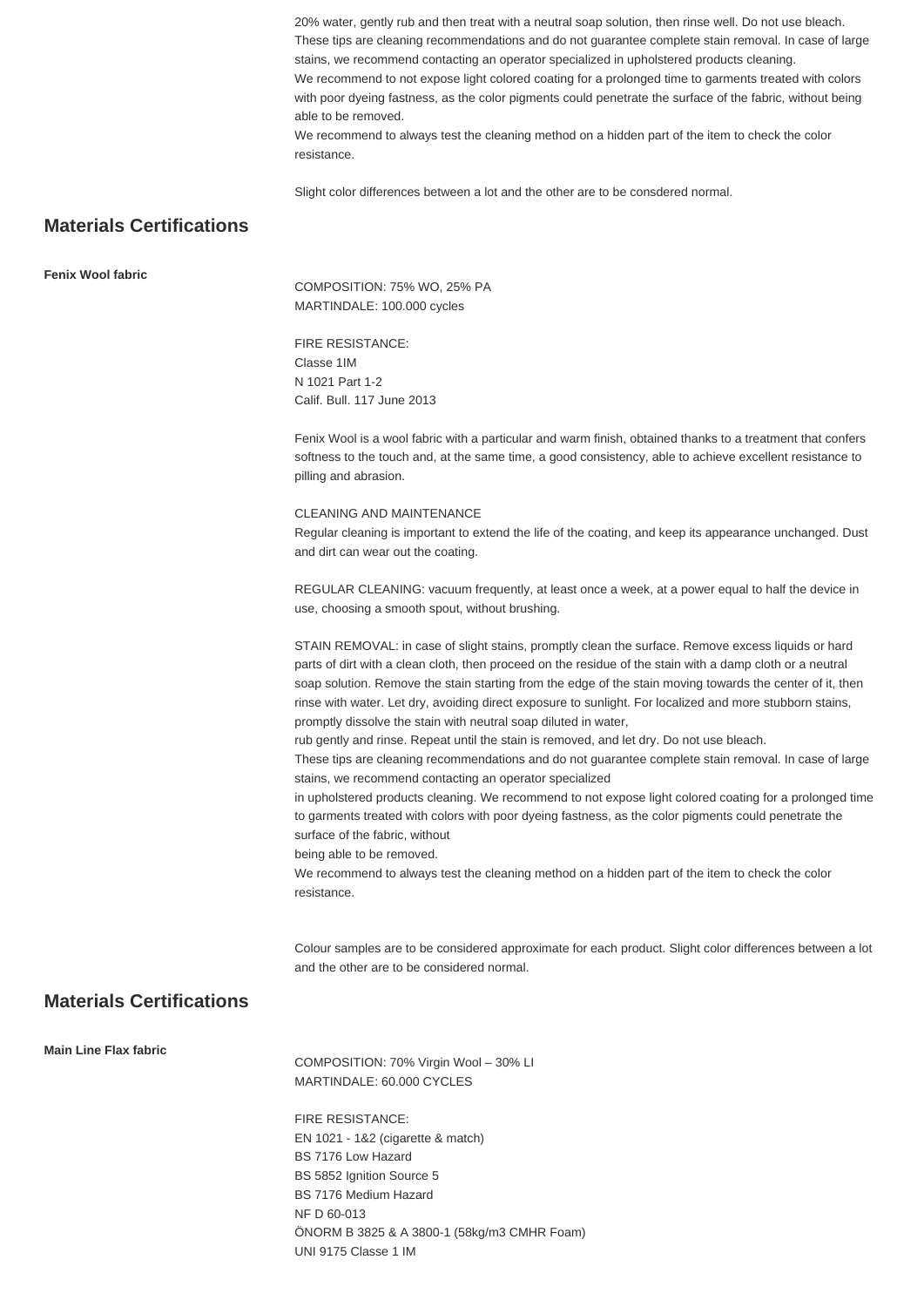BS 5867-2: Type B Curtains & Drapes IMO FTP Code (Part 8) The Furniture and Furnishing (Fire) (Safety) Regulations 1988 (Domestic Cigarette and Match)

ENVIRONMENTAL CERTIFICATIONS: Certified to the EU Ecolabel Certified to Indoor Advantage™ "Gold" Rapidly renewable and compostable Made from wool and bast fibre

Main Line Flax fabric is created with virgin wool and linen, inherently fireproof materials of sustainable origin. The particular weave of the fabric, with the alternation of colors in its texture, make it aesthetically interesting, while not giving up to softness and comfort.

#### CLEANING AND MAINTENANCE

Regular cleaning is important to extend the life of the coating, and keep its appearance unchanged. Dust and dirt can wear out the coating and damage the fire protection.

REGULAR CLEANING: vacuum frequently at a power equal to half the device in use, choosing a smooth spout, without brushing.

STAIN REMOVAL: in case of slight stains, promptly clean the surface. Remove excess liquids or hard parts of dirt with a clean cloth, then proceed on the residue

of the stain with a damp cloth or a neutral soap solution. Remove the stain starting from the edge of the stain moving towards the center of it, then rinse with

water. Let dry, avoiding direct exposure to sunlight. For localized and more persistent stains, promptly dissolve the stain with colorless ethyl alcohol diluted

in 20% water, gently rub and then treat with a neutral soap solution, then rinse well. Do not use bleach. These tips are cleaning recommendations and do not guarantee complete stain removal. In case of large stains, we recommend contacting an operator specialized

in upholstered products cleaning.

We recommend to not expose light colored fabric for a prolonged time to garments treated with colors with poor dyeing fastness, as the color pigments could penetrate the surface of the fabric, without being able to be removed.

We recommend to always test the cleaning method on a hidden part of the item to check the color resistance.

Colour samples are to be considered approximate for each product. Slight color differences between a lot and the other are to be considered normal.

## **Materials Certifications**

**Mirage fabric**

Composition: 100% Polyester Mantindale: 100.000 cycles

FIRE RESISTANCE: Classe 1IM B1 DIN 4102 **M1** B1 OENORM B3825 Q1 OENORM 3800 Part. 1 BS 5852 Crib 5 EN 1021 Part.1-2 Calif. Bull. 117

Mirage is the fireproof coating by Pugi RG: in recyclable polyester, it is suitable for covering any surface thanks to its elasticity and texture, which does not give direction to the fabric. It is very resistant to abrasion and pilling. Different finishes make Mirage perfect to customize our products.

CLEANING AND MAINTENANCE Regular cleaning is important to extend the life of the coating, and keep its appearance unchanged. Dust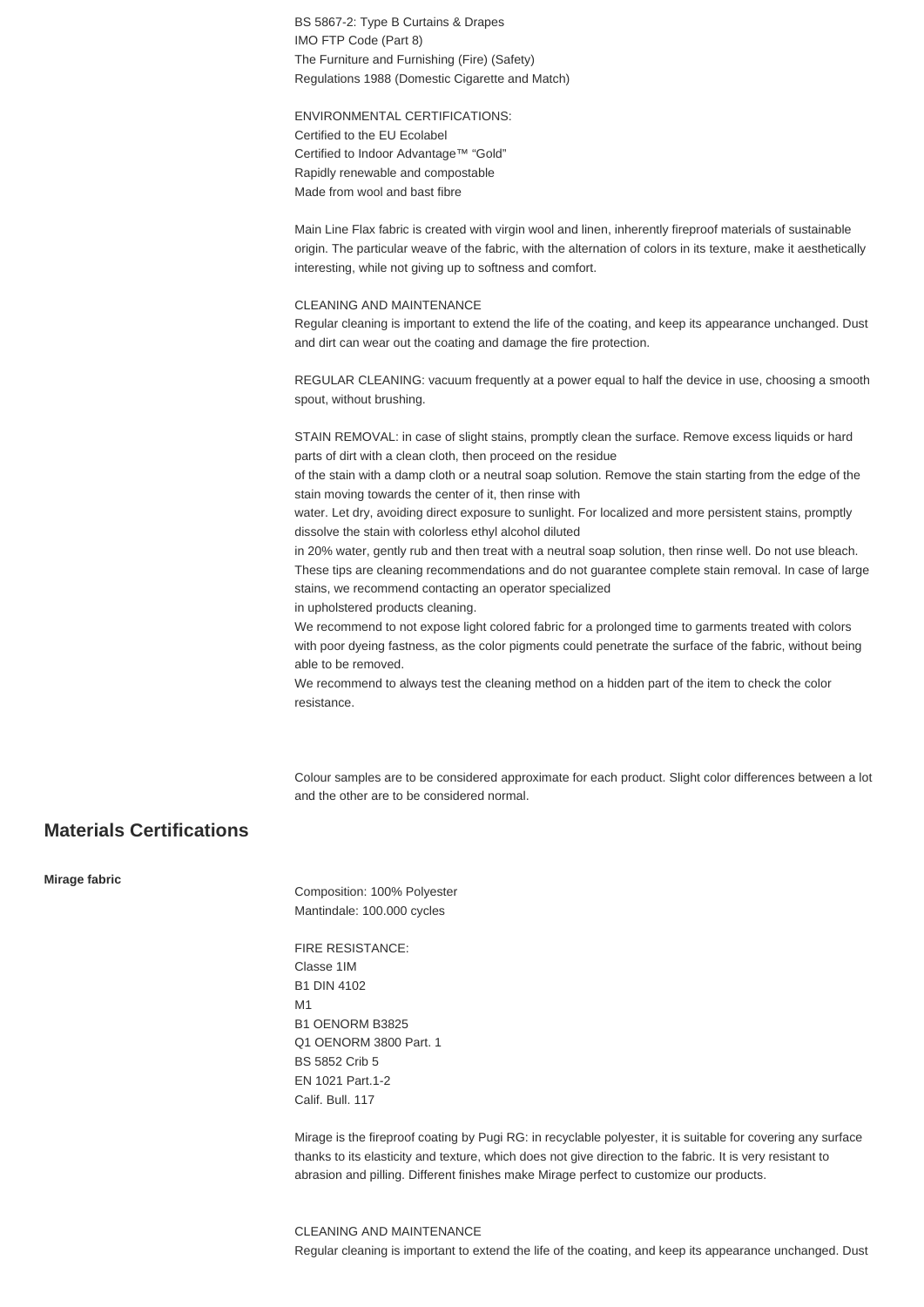and dirt can wear out the coating and damage the fire protection.

#### REGULAR CLEANING:

vacuum frequently, at least once a week, at a power equal to half the device in use, choosing a smooth spout, without brushing.

STAIN REMOVAL: in case of slight stains, promptly clean the surface. Remove excess liquids or hard parts of dirt with a clean cloth, then proceed on the residue of the stain with a damp cloth or a neutral soap solution. Remove the stain starting from the edge of the stain moving towards the center of it, then rinse with water. Let dry, avoiding direct exposure to sunlight. Do not use bleach. These tips are cleaning recommendations and do not guarantee complete stain removal. In case of large

stains, we recommend contacting an operator specialized in upholstered products cleaning. We recommend to not expose light colored coating for a prolonged time to garments treated with colors with poor dyeing fastness, as the color pigments could penetrate the surface of the fabric, without being able to be removed.

We recommend to always test the cleaning method on a hidden part of the item to check the color resistance.

Colour samples are to be considered approximate for each product. Slight color differences between a lot and the other are to be considered normal..

## **Materials Certifications**

#### **Second fabric**

COMPOSITION: 70% VI - 30% LI MARTINDALE 20.000 cycles

FIRE RESISTANCE: Classe 1IM EN 1021 Part.1-2 BS 5852 Crib 5 M1 Calif. Bull. 117 June 2013 IMO 307 (88) Part.8

Second fabric is made of 100% viscose and linen, natural fibers that guarantee the highest safety standards in terms of fireproofing. Without formaldehyde and substance derived from chlorine and bromine,

Second is 100% natural. In the presence of fire, Second fabric carbonizes and creates a protective wall around flames, without melting, with a resistance above 1000°C (1832°F). Its processing gives it a particular herringbone pattern.

#### CLEANING AND MAINTENANCE

Regular cleaning is important to extend the life of the coating, and keep its appearance unchanged. Dust and dirt can wear out the coating and damage the fire protection.

REGULAR CLEANING: vacuum frequently at a power equal to half the device in use, choosing a smooth spout, without brushing.

STAIN REMOVAL: in case of slight stains, promptly clean the surface. Remove excess liquids or hard parts of dirt with a clean cloth, then proceed on the residue of the stain with a damp cloth or a neutral soap solution. Remove the stain starting from the edge of the stain moving towards the center of it, then rinse with water. Let dry, avoiding direct exposure to sunlight. For localized and more persistent stains, promptly dissolve the stain with colorless ethyl alcohol diluted in 20% water, gently rub and then treat with a neutral soap solution, then rinse well. Do not use bleach.

These tips are cleaning recommendations and do not guarantee complete stain removal. In case of large stains, we recommend contacting an operator specialized in upholstered products cleaning.

We recommend to not expose light colored coating for a prolonged time to garments treated with colors with poor dyeing fastness, as the color pigments could penetrate the surface of the fabric, without being able to be removed.

We recommend to always test the cleaning method on a hidden part of the item to check the color resistance.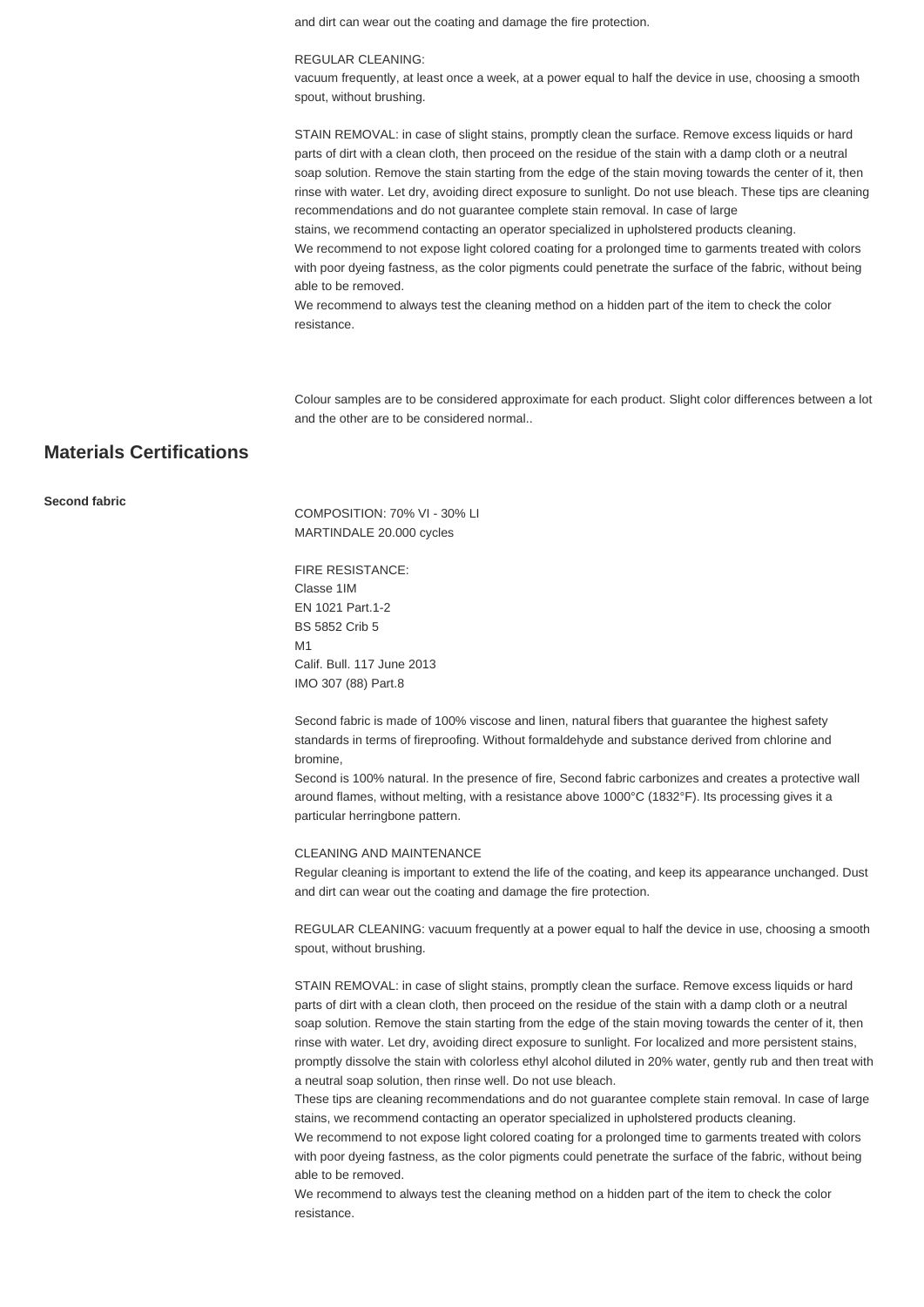Colour samples are to be considered approximate for each product. Slight color differences between a lot and the other are to be considered normal.

## **Materials Certifications**

#### **Visual fabric**

COMPOSITION: 100% PES FR MARTINDALE: 60.000 cycles

FIRE RESISTANCE: DIN 4102-1 B1 BS 5852-1 (source 0 and 1) BS 5852 CRIB5 UNI 9175 classe 1 IM EN 1021-1 EN 1021-2 IMO FTP CODE 2010

Visual is a knit fabric, made with FR polyester, bielastic and made with jacquard knitted looms. The slightly three-dimensional fabric construction, combined with sound absorbing material, contributes to decreasing sound reverberation.

#### CLEANING AND MAINTENANCE

Regular cleaning is important to extend the life of the coating, and keep its appearance unchanged. Dust and dirt can wear out the coating and damage the fire protection.

REGULAR CLEANING: vacuum frequently, at a power equal to half the device in use, choosing a smooth spout, without brushing.

STAIN REMOVAL: in case of slight stains, promptly clean the surface. Remove excess liquids or hard parts of dirt with a clean cloth, then proceed on the residue

of the stain with a damp cloth or a neutral soap solution. Remove the stain starting from the edge of the stain moving towards the center of it, then rinse with water. Let dry, avoiding direct exposure to sunlight. For localized and more persistent stains, promptly dissolve the stain with colorless ethyl alcohol diluted in 20% water, gently rub and then treat with a neutral soap solution, then rinse well. Do not use bleach. These tips are cleaning recommendations and do not guarantee complete stain removal. In case of large stains, we recommend contacting an operator specialized in upholstered products cleaning.

We recommend to not expose light colored fabric for a prolonged time to garments treated with colors with poor dyeing fastness, as the color pigments could penetrate the surface of the fabric, without being able to be removed.

We recommend to always test the cleaning method on a hidden part of the item to check the color resistance.

Colour samples are to be considered approximate for each product. Slight color differences between a lot and the other are to be considered normal.

## **Materials Certifications**

#### **Velvet Superb**

COMPOSITION: 100% PES FR MARTINDALE: 25.000 cycles

FIRE RESISTANCE: RESISTENZA AL FUOCO - FIRE RESISTANCE UNI 8456 – 9174 classe 1 UNI 9175 classe 1IM EN 1021-1 EN 1021-2 BS 5852 crib 5 DIN 4102 B1 NF P 92 503-507 M1 IMO FTP CODE 2010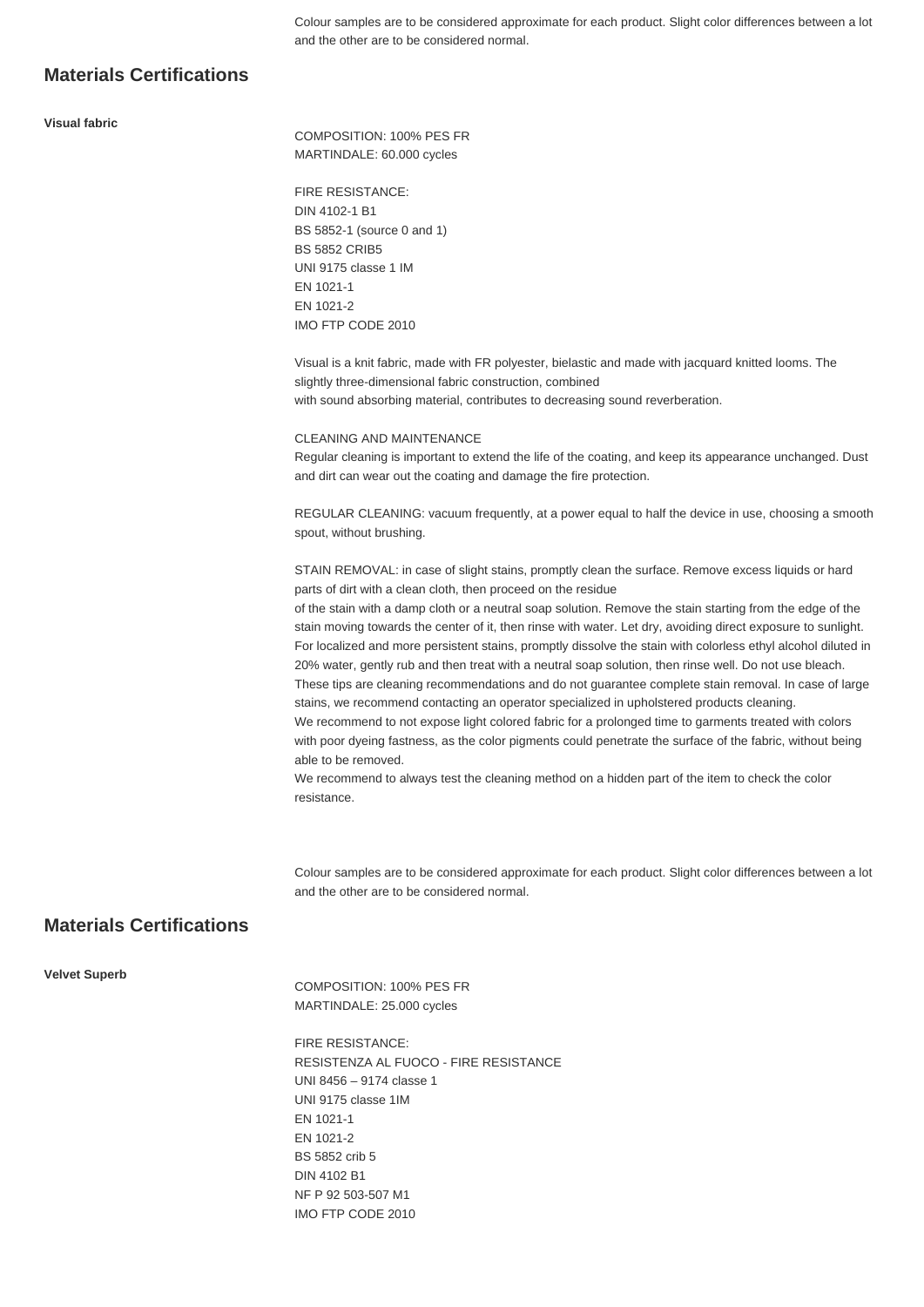Superb velvet is fire-resistant, of high quality and beauty. Its surface is made of a thick yet soft coat, in Trevira® polyester. The slightly matt look is suitable for any style, whether classic or contemporary.

#### CLEANING AND MAINTENANCE

Regular cleaning is important to extend the life of the coating, and keep its appearance unchanged. Dust and dirt can wear out the coating and damage the fire protection.

REGULAR CLEANING: vacuum frequently at a power equal to half the device in use, choosing a smooth spout, without brushing.

STAIN REMOVAL: in case of slight stains, promptly clean the surface. Remove excess liquids or hard parts of dirt with a clean cloth, then proceed on the residue

of the stain with a damp cloth or a neutral soap solution. Remove the stain starting from the edge of the stain moving towards the center of it, then rinse with water. Let dry, avoiding direct exposure to sunlight. For localized and more persistent stains, promptly dissolve the stain with colorless ethyl alcohol diluted in 20% water, gently rub and then treat with a neutral soap solution, then rinse well. Do not use bleach. These tips are cleaning recommendations and do not guarantee complete stain removal. In case of large stains, we recommend contacting an operator specialized in upholstered products cleaning.

We recommend to not expose light colored coating for a prolonged time to garments treated with colors with poor dyeing fastness, as the color pigments could penetrate the surface of the velvet, without being able to be removed.

We recommend to always test the cleaning method on a hidden part of the item to check the color resistance.

Colour samples are to be considered approximate for each product. Slight color differences between a lot and the other are to be considered normal.

## **Materials Certifications**

**Secret faux leather**

COMPOSITION: 76% PVC - 2% PU 22% PES MARTINDALE: 100.000 cycles

FIRE RESISTANCE: UNI 9175 classe 1IM EN 1021-1 EN 1021-2 BS 5852-1 cigarette test BS 5852-1 match test TB 117:2013

Secret is the Flukso® fireproof coating with a soft hand, similar to that of real leather. Secret has been designed to create soft upholstery for interiors. Its

elastic rear structure in polyester allows it to adapt to the new geometries of furniture, ensuring resistance and durability over time.

#### CLEANING AND MAINTENANCE

Regular cleaning is important to extend the life of the coating, and keep its appearance unchanged. Dust and dirt can wear out the coating and damage the fire protection.

REGULAR CLEANING: vacuum frequently at a power equal to half the device in use, choosing a smooth spout, without brushing.

STAIN REMOVAL: in case of slight stains, promptly clean the surface. Remove excess liquids or hard parts of dirt with a clean cloth, then proceed on the residue

of the stain with a damp cloth or a neutral soap solution. Remove the stain starting from the edge of the stain moving towards the center of it, then rinse with water. Let dry, avoiding direct exposure to sunlight. For localized and more persistent stains, promptly dissolve the stain with colorless ethyl alcohol diluted in 20% water, gently rub and then treat with a neutral soap solution, then rinse well. Do not use bleach.

These tips are cleaning recommendations and do not guarantee complete stain removal. In case of large stains, we recommend contacting an operator specialized in upholstered products cleaning.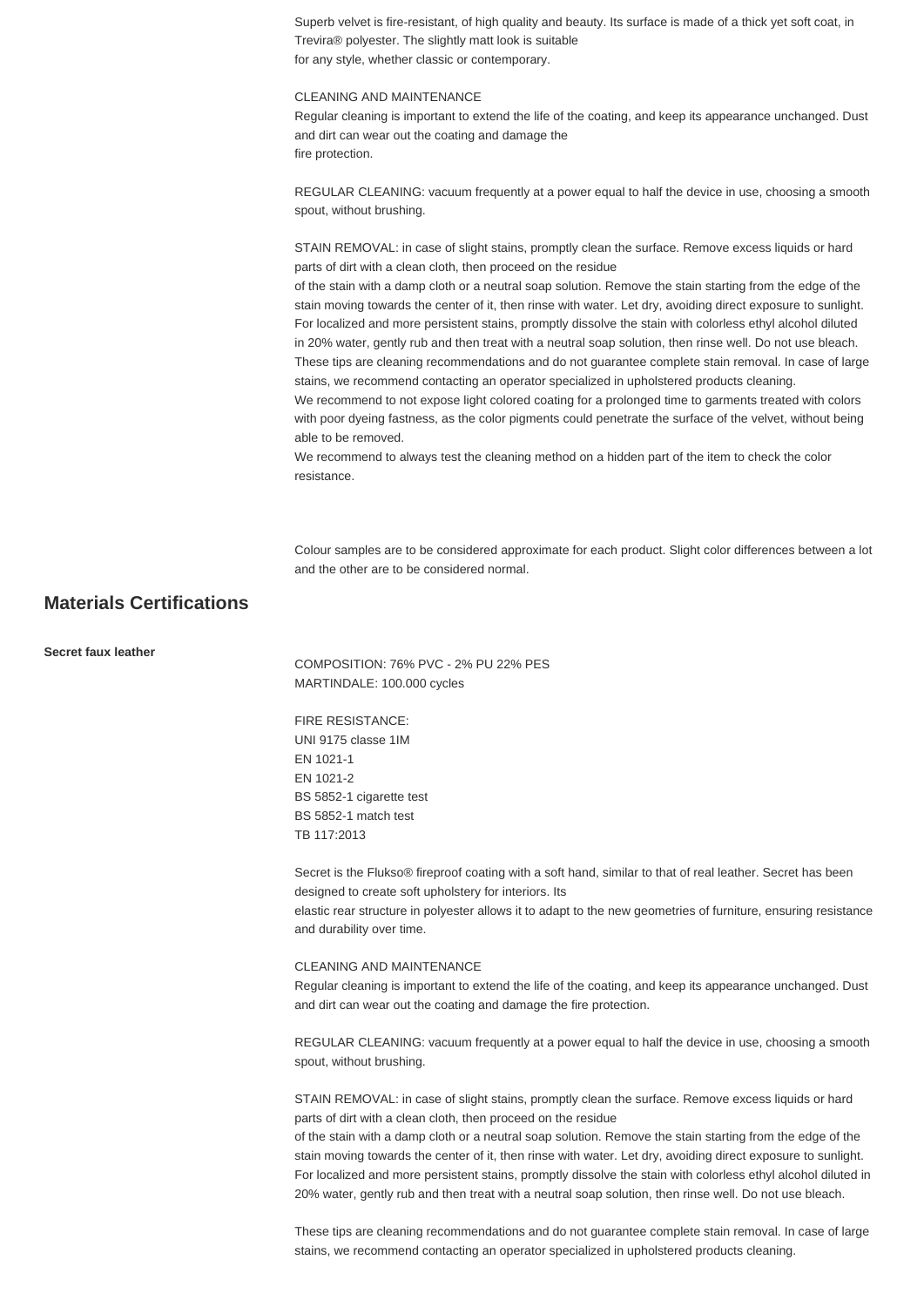We recommend to not expose light colored coating for a prolonged time to garments treated with colors with poor dyeing fastness, as the color pigments could penetrate the surface of the faux leather, without being able to be removed.

We recommend to always test the cleaning method on a hidden part of the item to check the color resistance.

Colour samples are to be considered approximate for each product. Slight color differences between a lot and the other are to be considered normal.

## **Materials Certifications**

**Vintage faux leather**

COMPOSITION: 80% PVC; 2% PU; 18% PES MARTINDALE: 50'000 cycles

FIRE RESISTANCE: UNI 9175 classe 1IM EN 1021-1 EN 1021-2 BS 5852-1 cigarette test BS 5852-1 match test

Vintage is the faux leather by Flukso, a fire-resistant coated fabric in 'cloud effect' refined colours, created to dress upholstered furniture with timeless elegance.

The fabric surface is made using a microscopic texture which makes it similar to natural leather to the touch. Vintage features a special mesh fabric construction,

slightly elastic, that makes it easily adaptable to the new modern shapes of upholstered furniture and guarantees long life. Soft, enveloping and fire resistant,

this fabric adapts to contract or residential spaces.

#### CLEANING AND MAINTENANCE

Regular cleaning is important to extend the life of the coating, and keep its appearance unchanged. Dust and dirt can wear out the coating and damage the fire protection.

REGULAR CLEANING: vacuum frequently at a power equal to half the device in use, choosing a smooth spout, without brushing.

STAIN REMOVAL: in case of slight stains, promptly clean the surface. Remove excess liquids or hard parts of dirt with a clean cloth, then proceed on the residue of the stain with a damp cloth or a neutral soap solution. Remove the stain starting from the edge of the stain moving towards the center of it, then rinse with water. Let dry, avoiding direct exposure to sunlight. For localized and more persistent stains, promptly dissolve the stain with colorless ethyl alcohol diluted in 20% water, gently rub and then treat with a neutral soap solution, then rinse well. Do not use bleach.

These tips are cleaning recommendations and do not guarantee complete stain removal. In case of large stains, we recommend contacting an operator specialized

in upholstered products cleaning.

We recommend to not expose light colored coating for a prolonged time to garments treated with colors with poor dyeing fastness, as the color pigments could penetrate the surface of the faux leather, without being able to be removed.

We recommend to always test the cleaning method on a hidden part of the item to check the color resistance.

Colour samples are to be considered approximate for each product. Slight color differences between a lot and the other are to be considered normal.

## **Materials Certifications**

**Fiore leather**

COMPOSITION: 100% leather

FIRE RESISTANCE: CAL TB-117 (2013, Sec. 1)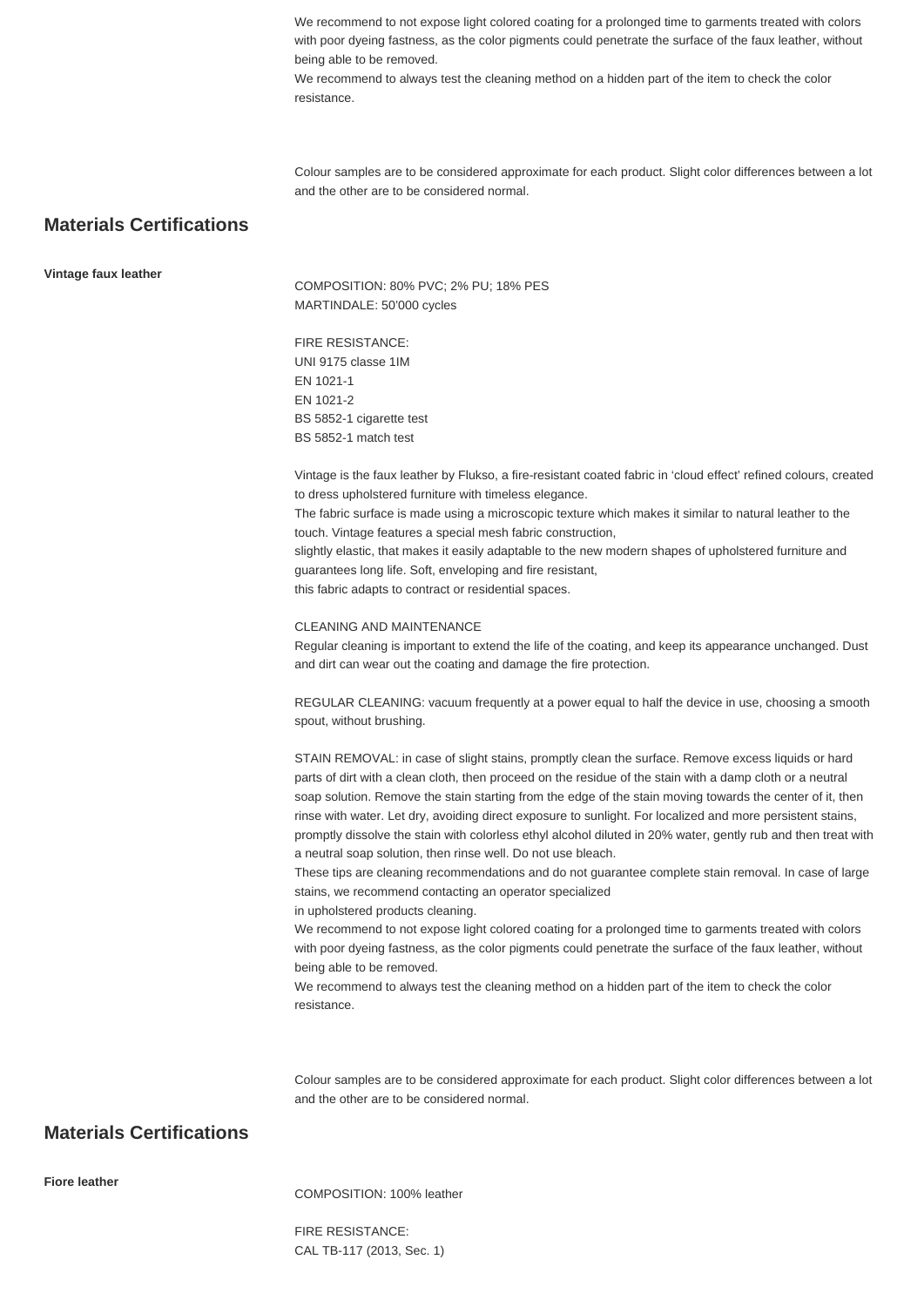BS 5852:1979 BS EN 1021-1-2:2006

Fiore leather is a natural product and this is why it can show signs such as wrinkles, veining and scars that indicate the animal origin of the product. These signs, together with slightly color differences, are distinctive elements that enhance its beauty and distinguish it from faux leather or other artificial products. Fiore

is a bovine leather from animals of European origin, finished with water-based dyeing with resins and pigments. Fiore leather has the ability of improving with time and use, both in softness and shine.

Dust the leather product regularly with a soft and dry cloth. In case of stains, rub the affected area with a soft and clean cloth, moistened with water or to use a light solution of water and mild soap, to be applied gently with a wet cloth. Move the cloth in a circular direction, starting from edges of the stain towards the center. Rinse well with a damp cloth. Dry immediately after treatment. Avoid direct sunlight and exposure to heat sources.

We recommend that you always test the cleaning method on a hidden part of the item to check the resistance of the color.

These tips are cleaning recommendations and do not guarantee complete stain removal. In case of large stains, we recommend contacting an operator specialized in upholstered products cleaning.

Colour samples are to be considered approximate for each product. Slight color differences between a lot and the other are to be considered normal.

## **Materials Certifications**

| Vintage leather |                                                                                                                                                                            |
|-----------------|----------------------------------------------------------------------------------------------------------------------------------------------------------------------------|
|                 | <b>FIRE RESISTANCE:</b>                                                                                                                                                    |
|                 | BS 5852:1979                                                                                                                                                               |
|                 | BS EN 1021-1-2: 2006                                                                                                                                                       |
|                 | Vintage leather is a natural product and this is why it can show signs such as wrinkles, veining and scars<br>that indicate the animal origin of the product. These signs, |
|                 | together with slightly color differences, are distinctive elements that enhance its beauty and distinguish it<br>from faux leather or other artificial products. Vintage   |
|                 | is a bovine leather from animals of European origin. This product is obtained starting from Nabuck                                                                         |
|                 | leather, which is slightly equalized with aniline, and hand abraded                                                                                                        |
|                 | to give an aged effect. The hand is very warm and                                                                                                                          |
|                 | silky.                                                                                                                                                                     |
|                 |                                                                                                                                                                            |

#### CLEANING AND MAINTENANCE

Dust the leather product regularly with a soft and dry cloth. In case of stains, rub the affected area with a soft and clean cloth, moistened with water or use a light solution of water and mild soap, to be applied gently with a wet cloth. Move the cloth in a circular direction, starting from edges of the stain towards the center. Rinse well with a damp cloth. Dry immediately after treatment. Avoid direct sunlight and exposure to heat sources.

We recommend that you always test the cleaning method on a hidden part of the item to check the resistance of the color.

These tips are cleaning recommendations and do not guarantee complete stain removal. In case of large stains, we recommend contacting an operator specialized in upholstered products cleaning.

Colour samples are to be considered approximate for each product. Slight color differences between a lot and the other are to be considered normal.

## **Materials Certifications**

**Tessuto Oceanic**

MARTINDALE: 135.000 cycles COMPOSITION: 100% post-consumer recycled polyester, including 50% SEAQUAL yarn

FIRE RESISTANCE: California Technical Bulletin 117 - 2013 BS 7176 Low Hazard BS 7176 Medium Hazard with EnviroFlam5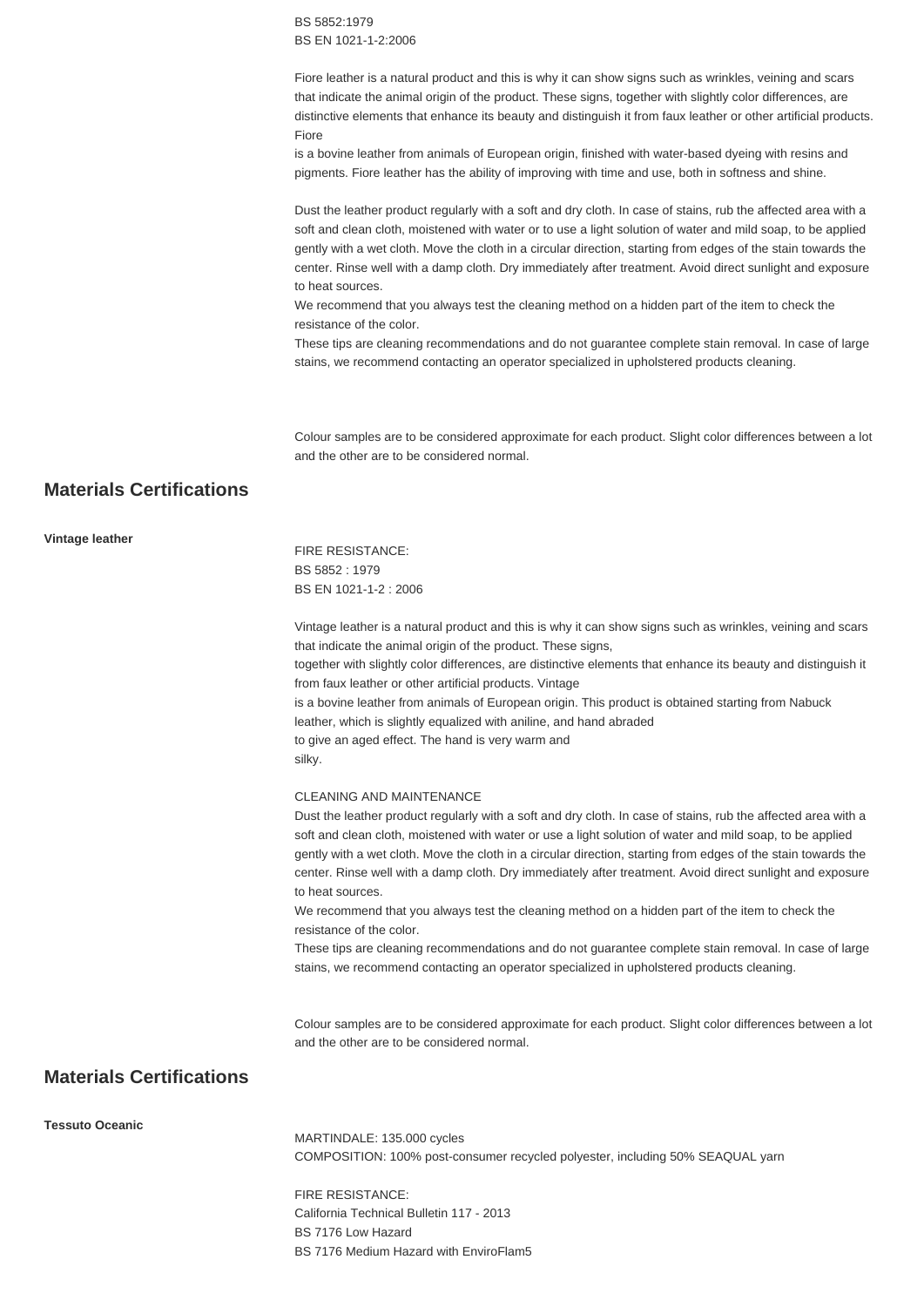ASTM E84 Class 1 or A (Un-adhered) ENVIRONMENTAL: Certified to OEKO-TEX® Standard 100 Certified to Indoor Advantage™ "Gold" Made from 100% post-consumer recycled polyester Non metallic dyestuffs FEATURES: Oceanic is a fabric born from the desire to combat marine plastic pollution and achieve a waste free environment. Hence the name "Oceanic": the fabric is created entirely from post-consumer recycled plastic - from debris floating discarded in our seas, to bottles thrown away and destined for landfill. One small drop in the mission to clean both the earth and its ocean, this contemporary fabric is a recycled polyester with a purpose: to be more sustainable for our planet. MAINTENANCE: Vacuum regularly. If it is necessary to remove the stain from the fabric, proceed wipe with a damp cloth using neutral soap and water or use proprietary upholstery shampoo. For deeper cleaning use steam or professionally dry clean. Always test your chosen cleaning method on a hidden corner of the product to check the color fastness. **Materials Certifications Manhattan fabric** MARTINDALE: 25.000 cycles COMPOSITION: 26% PL, 37% PO, 21% CO, 16% LI PROPRIETIES AND ADVANTAGES The Manhattan fabric features a subtle woven structure that gives it a unique dynamic look. The mixed filaments of cotton and polyester guarantee a soft, warm and vibrant look with tone-on-tone colors. **MAINTENANCE** Vacuum regularly. If it is necessary to remove the stain from the fabric, proceed wipe with a damp cloth using neutral soap and water or use proprietary upholstery shampoo. For deeper cleaning use a professionally dry clean. Always test your chosen cleaning method on a hidden corner of the product to check the color fastness. **Materials Certifications**

**Yoredale fabric**

MARTINDALE: 80.000 cycles COMPOSITION: 95% Wool, 3% Polyester, 2% Polyamide

FIRE RESISTANCE: EN 1021 - 1&2 (cigarette & match) BS 7176 Low Hazard ÖNORM B 3825 & A 3800-1 (58kg/m3 CMHR Foam) UNI 9175 Classe 1 IM BS 5852 Ignition Source 5 when FR treated BS 7176 Medium Hazard when FR treated The Furniture and Furnishing (Fire) (Safety) Regulations 1988 (Domestic Cigarette and Match) IMO FTP Code (Part 8)

ENVIRONMENTAL: Certified to Indoor Advantage™ "Gold" Non metallic dyestuffs

#### FEATURES

Taking its name from the ancient title of Wensleydale in the UK, Yoredale is a fabric steeped in heritage. A highly textured textile with undulations reflective of its Yorkshire roots, its fascinating bouclé style yarn includes a contrasting black binder, creating subtle details within the weave that brings added depth to its saturated tones. Woven from British wool, Yoredale is truly timeless, blending its rich history with a contemporary appeal.

MAINTENANCE